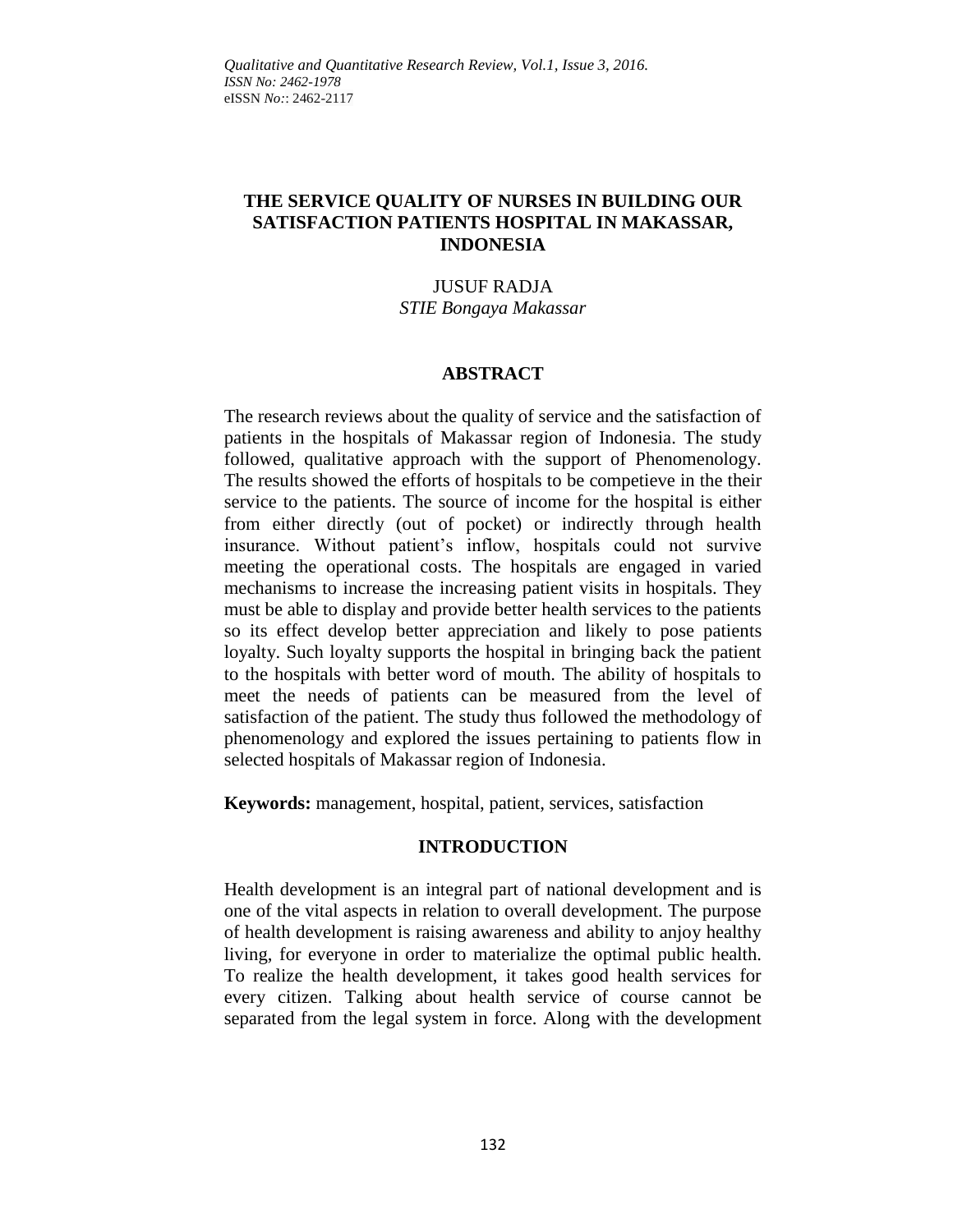of healthcare facilities and the presence of new breakthroughs in the field of health, then the law pertaining to also develop. In the world of health known existence of health law. According to the Koeswadji Hadiati quoted from the book Ohoiwutun Triana, health law is a group of rules governing law about health care. Health is a very important entity for everyone henceforth there are laws that governs health care about decent and good for every citizen. Given the importance of health in the life community, variety of health efforts have been undertaken by the Government to make available health coverage and better health services. The efforts of health according to general conditions no. 36 in 2009 about health is any activity and/or series of activities that are done in a concerted, integrated and continuous improvement to maintain and increase the degree of public health in the form of disease prevention, health promotion, treatment of disease, and restore health by Government and/or the community. One of the events to organize the efforts of health, namely match with the availability of health care institutions. The Ministry of public health in principle give priority to the health services promotion and preventive. Promotive service is an effort improves the health of the community towards better again and that does not prevent the community preemptive falling ill to avoid disease.

In a hospital setting, the most resources are accounted for support satisfaction to patients, relates with nurse and nursing. Nurses are giving great influence to determine the quality of service. Nurses as the cutting edge service to patients and their families in the hospital, due to the frequency of his encounter with the patient most often. Nurses provide patient service, sometimes influence the characteristics possessed by the patients, ranging from age, gender, education, income or employment, and so on will probably make the situation of the services provided by the nurses differently because the patient may have different expectations based on characteristics they have. Nurses are expected to understand the characteristics of patients based on stuff, which is personal; based on the type of disease that they suffer; as a reference to nurse in the approach to the patient. In the case of nursing, nurses should have a standard in doing service to the patient, especially if the respective characteristics are increasingly diverse, in how to provide services with respect to different patient characteristics. For example, if a patient comes from the exclusive classes, such as VIP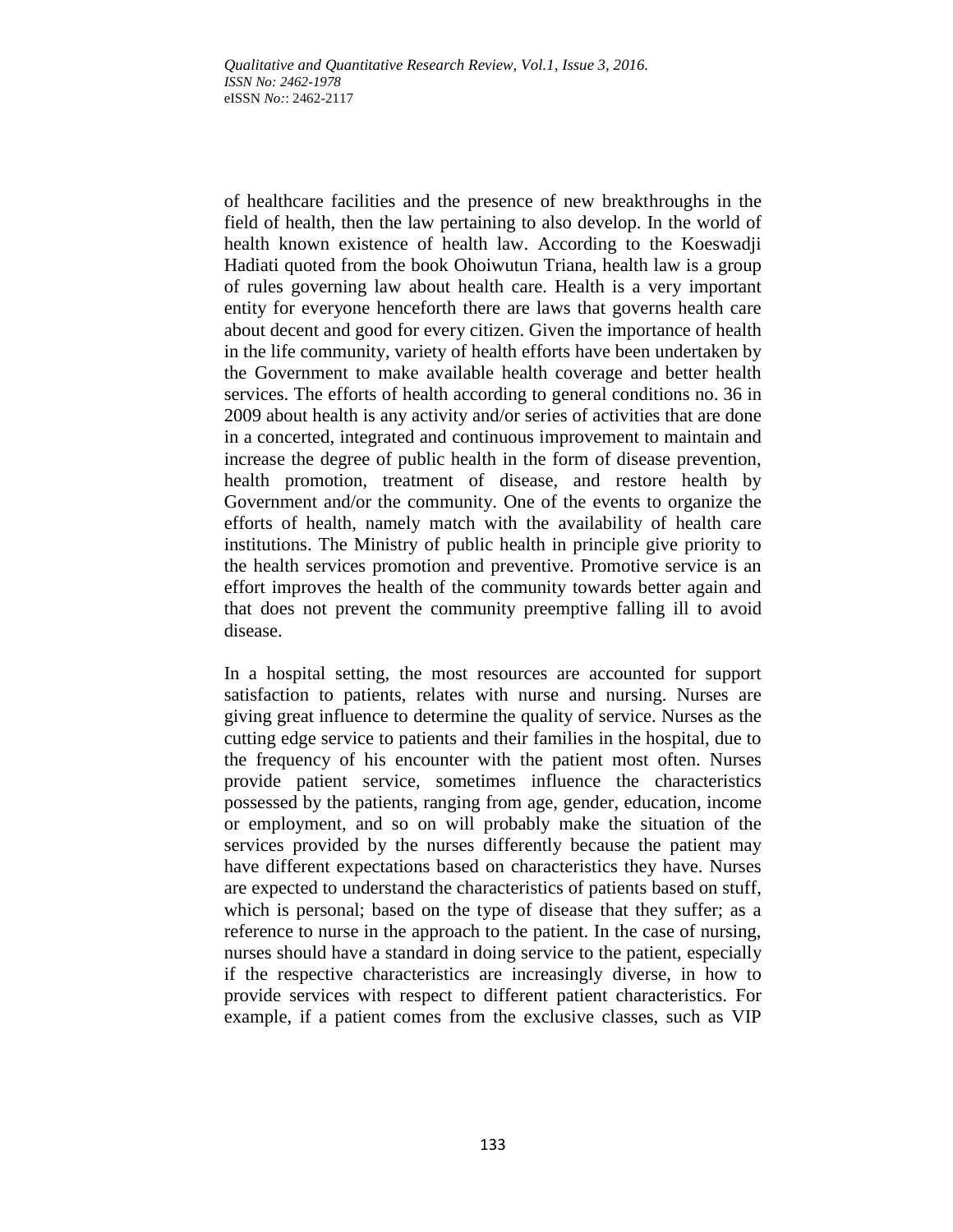wards like class 2 and 3, the concept of expected service standards vary with the nurse, who saw the condition of the patient. In this scenario, building satisfaction to the patients will be a challange to the nurses.

### **REVIEW OF LITERATURE**

## **Public policy**

Public policy is what is selected by the Government to be done or not done. Carl Friedrich (in Dede Mariana 2010) sets forth that the policy is potentially experiencing unplanned actions or activities proposed by a person, group, or Government in an environment where there is a certain difficulties and the possibilities (opportunities); where the policy is proposed in order to be useful in addressing it to achieve the objectives in question. Public policy is needed, at least because: 1) public policy is regulation; 2) Regulation is a rule created the State organizers namely Government; 3) So, public policy is needed to set up or manage the life of society, nation, The State, in all aspects of the lives of many people living in urination; 4) public policy is one tool or device is needed to achieve the goals that have been set by the Government on behalf of the public interest. The process of public policy, at the very least include: 1) the formulation of a problem; 2) Forecasting; 3) Recommendations; 4) Monitoring; 5) evaluation. Innovative public policy always should be: 1) Based upon the public interest; 2) planning, execution, and oversight, as well as his engaging public participation; 3) their definitions are always dynamically moving in accordance with the development aspirations of the public.

## **Public administration**

Public administration, which in essence carry out the development and manage or provide services for the benefit of the community. Many experts that provide definitions on public administration, including public administration, according to Pfiffner and Presthus, stated "public administration covers the implementation of Government discretion set by the political representative bodies. Public administration can be defined a coordination of the efforts of individuals and groups to exercise the discretion of Government". Globally, public administration is a process concerned with the implementation of the Government's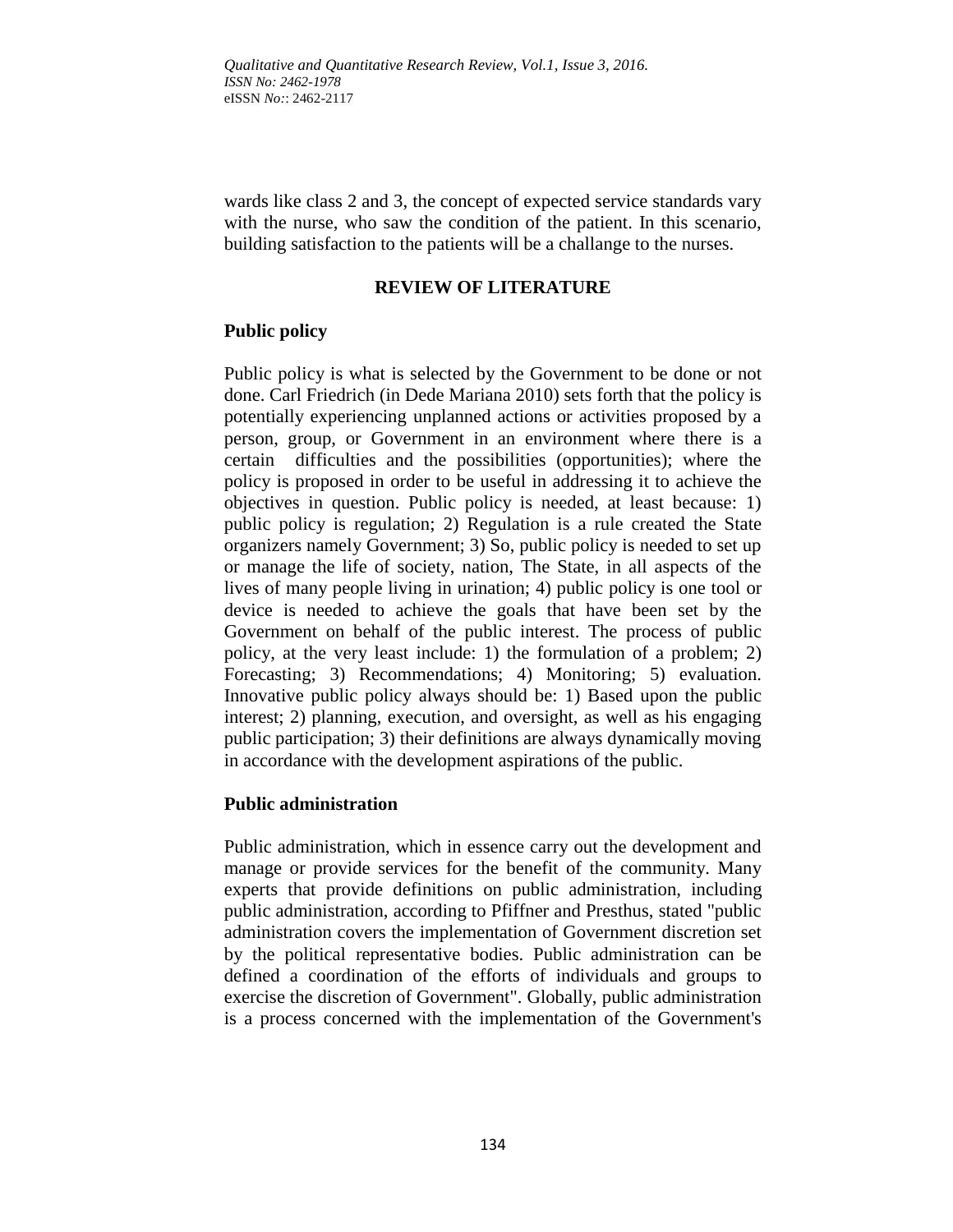wisdom, the wisdom of the Steering talented, and techniques that are infinite in number, give direction and purpose against the efforts of a number of people. According to Prajudi Atmosudirdjo, public administration is the administration of the country as the Organization and administration of the pursuit of the achievement of the objectives of the Union in nature. Waldo (Irawati, 2007), further states that public administration is the management and organization of human-human and equipment in order to achieve the objectives of the Government.

Public administration or the administration of the country once known is basically a form of administrative cooperation undertaken by two or more persons for the sake of achieving the common goal. The goal of public administration itself is a public service or the public service. Public administration has the study of the science of political, legal, social, and economic (management). Public administration is the process of cooperation that prevails in the public organizations in order to provide public services. Public administration, as formulated by Pfiffner and Presthus, is a scientific discipline which mainly examines the ways to implement the political values. It is in line with the idea of early Wilson (in Shafritz and Hyde) considered the person: the birth of the modern science of public administration in the United States. Wilson posited, the discipline of public administration is a product of the development of political science, (Irawati, 2007). But Wilson proposed the existence of the separation of administration from the discipline of political science. This idea was later known as the politicsadministration dichotomy. Since then, for a century more, public administration, both as a field of study as well as the profession has continued to grow. The study of public administration is inseparable from the Government organizations in the handling of public issues.

Bellone (Irawati, 2007) argues that the discipline of public administration is predicated on the study of organizations. Organizational theories, hypotheses about human behavior in a complex organizational and administrative theory and hypotheses about human behavior in the Working Group, is the basis in the theory of public administration. To be explained that the public administration is talking about human behavior in government organizations. Even Shafritz and Russell (2005:5; in Irawati, 2007) posited; It is easy to define administration if you are content with being simplistic: it is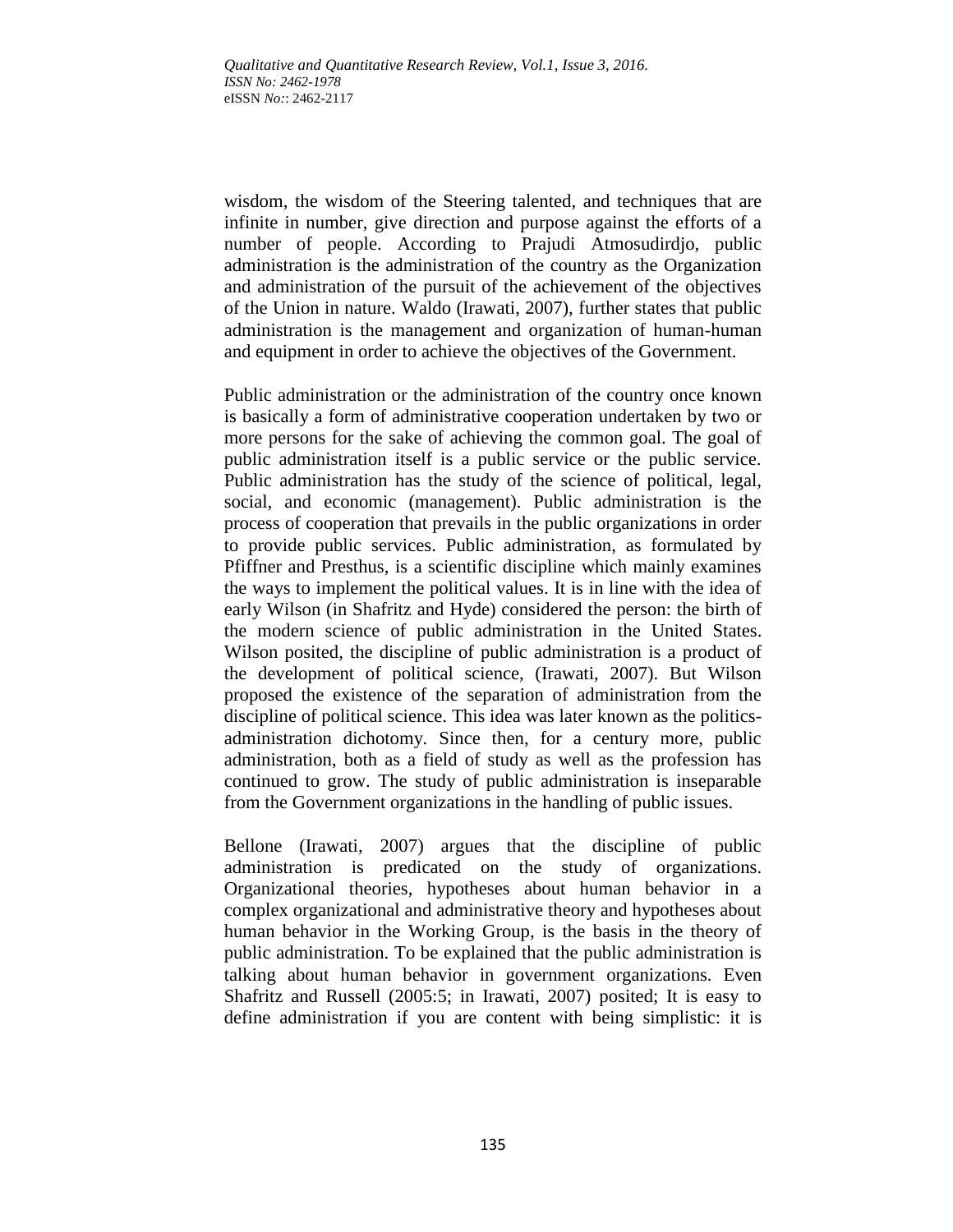government action – Development of Administrative Sciences as disciplines is inseparable from human nature as beings are inquisitive, always think to seek and find the truth from time to time, from cradle to cradle of mankind trying to find new truth. Hence the figure of science of administration became very dynamic, in line with the effort and the discovery of new truths.

In the past, administrative science seen as normative science that emphasize "what should be", but the current developments, view last experienced a demistifikasi, and experts see the Administration as a policy science, that combines the question "what should be" with "what is" in the form of the question "what is probable" next; Moeljarto in Marlon (2009). In addition to that reason Administrative Sciences as with other social sciences, iconoclastic nature, that any theory of existence are always going to get critics to reach the level of validity and relevance. To see this development Irfan Islamy: category aspects of the development of the science of administration over "administrative technology vs. administrative ideology". In its development the second aspect of this Administration is very obviously experiencing inequality. We have felt the sweetness of the bestselling science administration that concentrates on administrative technology more are applied such as: human resourches management, e-commerce, e-government, organization learning, strategic planning, balance scorecard, benchmarking (IrfanIslamy in Marlon, 2009).

## **Health Services Hospital**

The concept of quality in health services has grown and developed since the 1980s. How to increase the quality of service at the hospital continue to be developed, one of which through quality assurance. With advances in technology, especially in the field of information then the quality alone is not enough, but also against the demands of performance acceleration (velocity in performance), which developed since the Decade of the 90 's and became one of the factors for winning the competition. Quality health care is a health service that can satisfy any health care service users match the average satisfaction level of the population. --Must also be in accordance with the standards and code of ethics of the profession. Patients tend to select or set priority health care quality indicators, as a basis to decide the level of satisfaction. The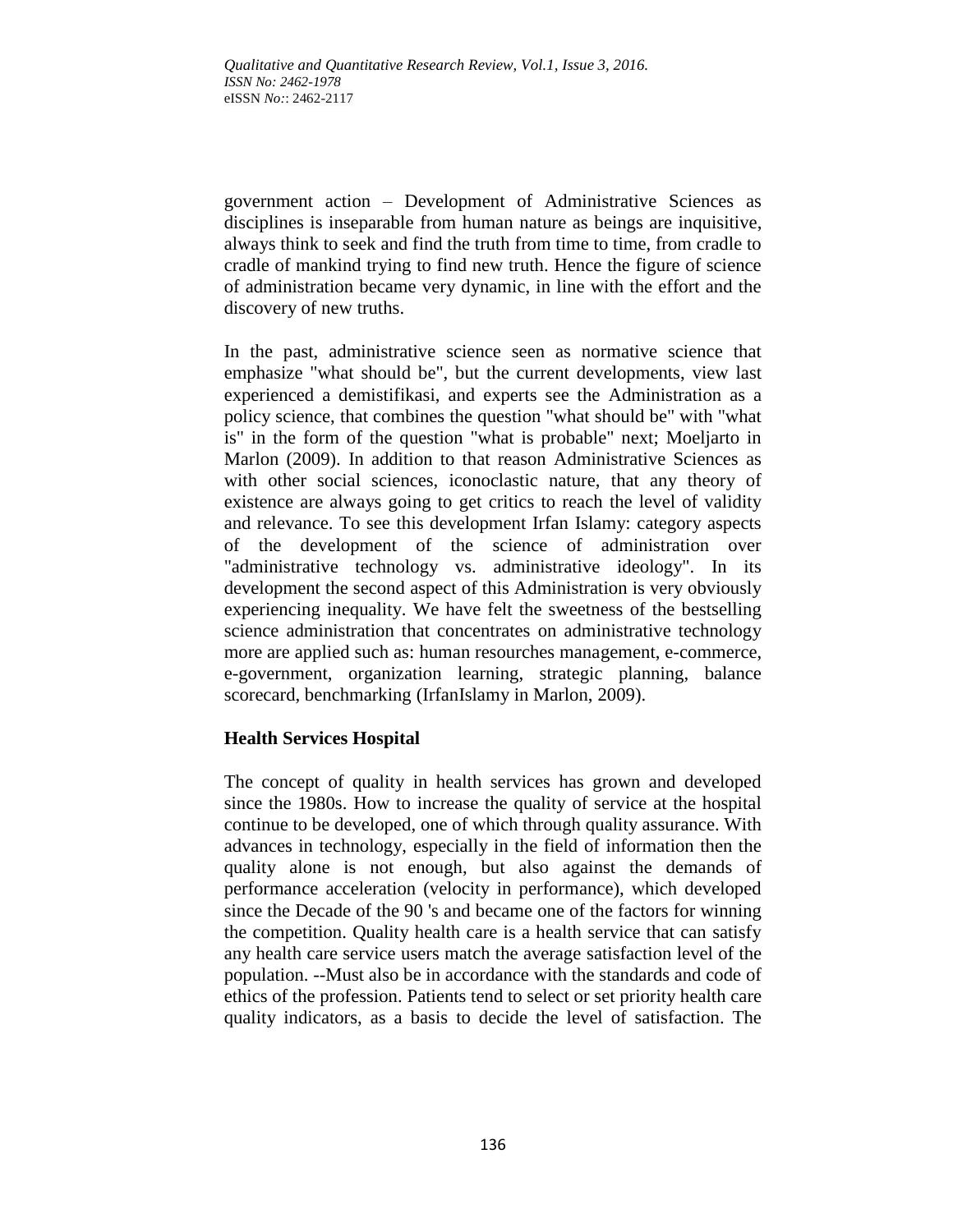function of the hospital includes the following aspects: (a) provider and medical service providers, medical support, rehabilitation care, prevention and health promotion, (b) places of education and medical personnel and exercise or paramedic, and (c) the place of science technology research and development in the health field. The service of the hospital can be a product, a service, or a mixture of the products and services associated with patient satisfaction. A comprehensive model with a primary focus on health products and services must include the following five dimensions of assessment i.e. responsiveness, reliability (reliability) health problem, assurance (quality assurance) empathy (empathy), the tangibles (direct evidence), that means and the physical facilities that can be directly perceived by the patient. These things are often forgotten by the management to maintain the quality or the quality of its services. Demands to the quality of medical services of the hospital have been the fundamental problem facing the majority of hospitals in various countries.

Therefore the various efforts of improving the services should continue to be developed by the hospital management in Indonesia. Based on the concept of accreditation hospitals, patient satisfaction indicator reflects the quality of service that includes aspects of hospital administration, medical services, emergency services, nursing services, medical record, operating room, high risk perinatal services, laboratory services, radiology services, infection control in hospital sterilization service, safety, fire and disaster precautions.

# **RESEARCH METHODOLOGY**

This type of research is a qualitative Phenomenological approach. The goal of qualitative phenomenological research is to describe a "lived experience" of a phenomenon. As this is a qualitative analysis of narrative data, methods to analyze its data must be quite different from more traditional or quantitative methods of research. Any way the participant can describe their lived phenomenal experience can be used to gather data in a phenomenological study. You can use an interview to gather the participants' descriptions of their experience, or the participants' written or oral self-report, or even their aesthetic expressions.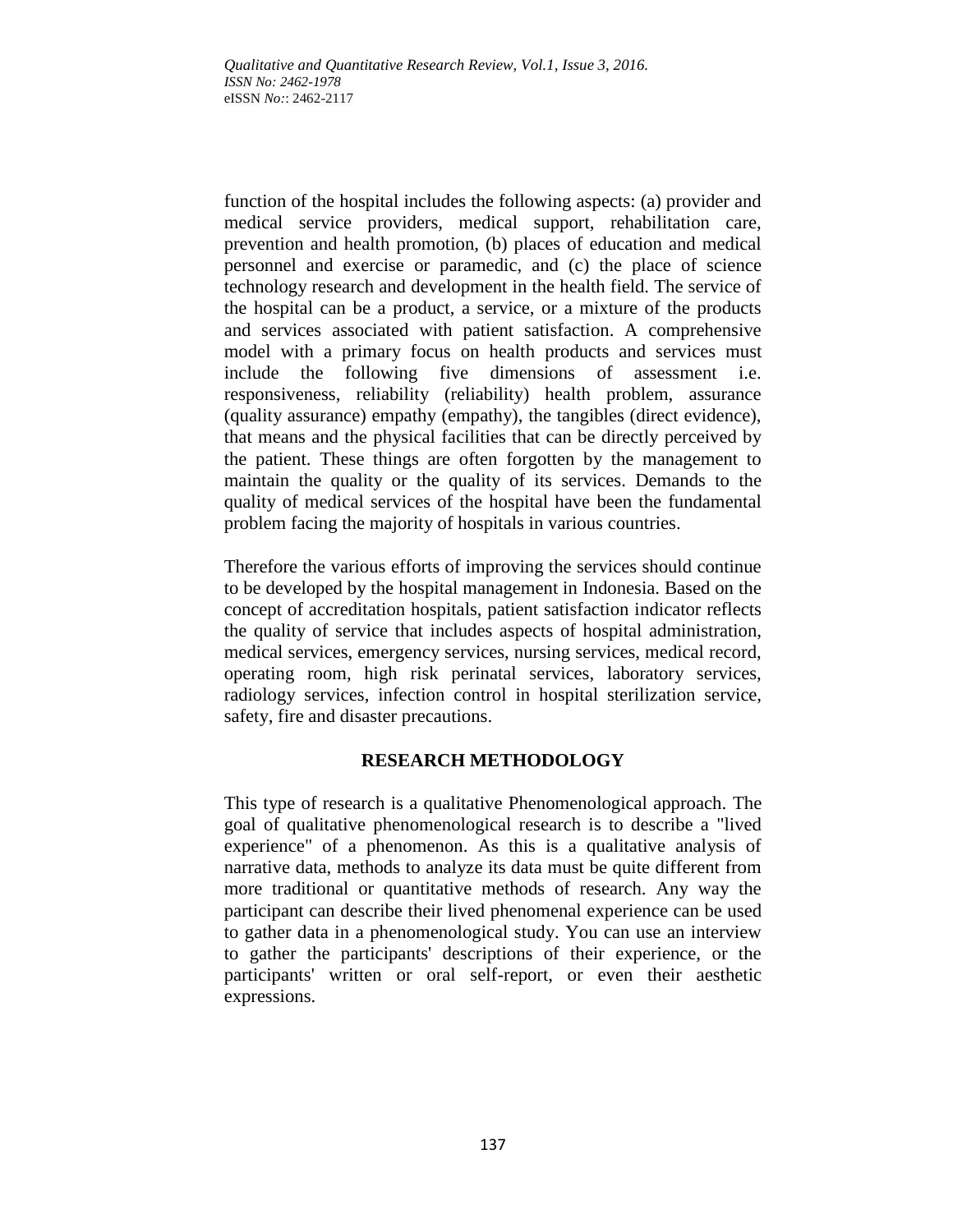# **DISCUSSION**

## **The Quality of Health Services**

With increasingly critical current society against the health service that he received and the increasingly intense competition in the era of free markets, demanding many things in health care at the hospital that should be addressed in particular the service quality (Puspita, 2009). Goesth and Davis (1994), stated that quality is a dynamic condition related to products, services, processes and human environment that meets or exceeds expectations. Definition of quality of service or the quality of service based on the fulfillment of customer needs and desires as well as the timeliness of delivery to offset customer expectations (Tjiptono, 2004). Quality of service starting from the needs of the customer and ending in customer perception. This means that the image quality is good is not based on the viewpoint or perception party providers, but rather based on the viewpoint or customer perception. Patients that consume and enjoy the services of the company so that it is they who should determine the quality of the service. Quality gives an impetus to the customer to establish bonds of strong relationships with the company. In the longer term bonds allowed the company to understand customer expectations carefully and their needs (Tjiptono, 2004).

Quality of service is an important part that needs attention from a health care provider organizations such as theHospital and clinics. The quality of the services to be produced should be one of the marketing strategies of RS or Clinics that will sell services to users of the service (patients and families). The management of RS/Clinics should always strive in order for service, product offerings can still withstand continuous or fixed so that it can capture a new market segment because the story of mouth satisfied customers. Advantages of a health service product will very depending on the uniqueness of the quality services are shown and are in accordance with the expectations or desires of the customer. There are several models that can be used to analyze the quality of services related to customer satisfaction, depending on the purpose of its analysis, the kind of institutions that provide services, and the market situation (Muninjaya, 2004).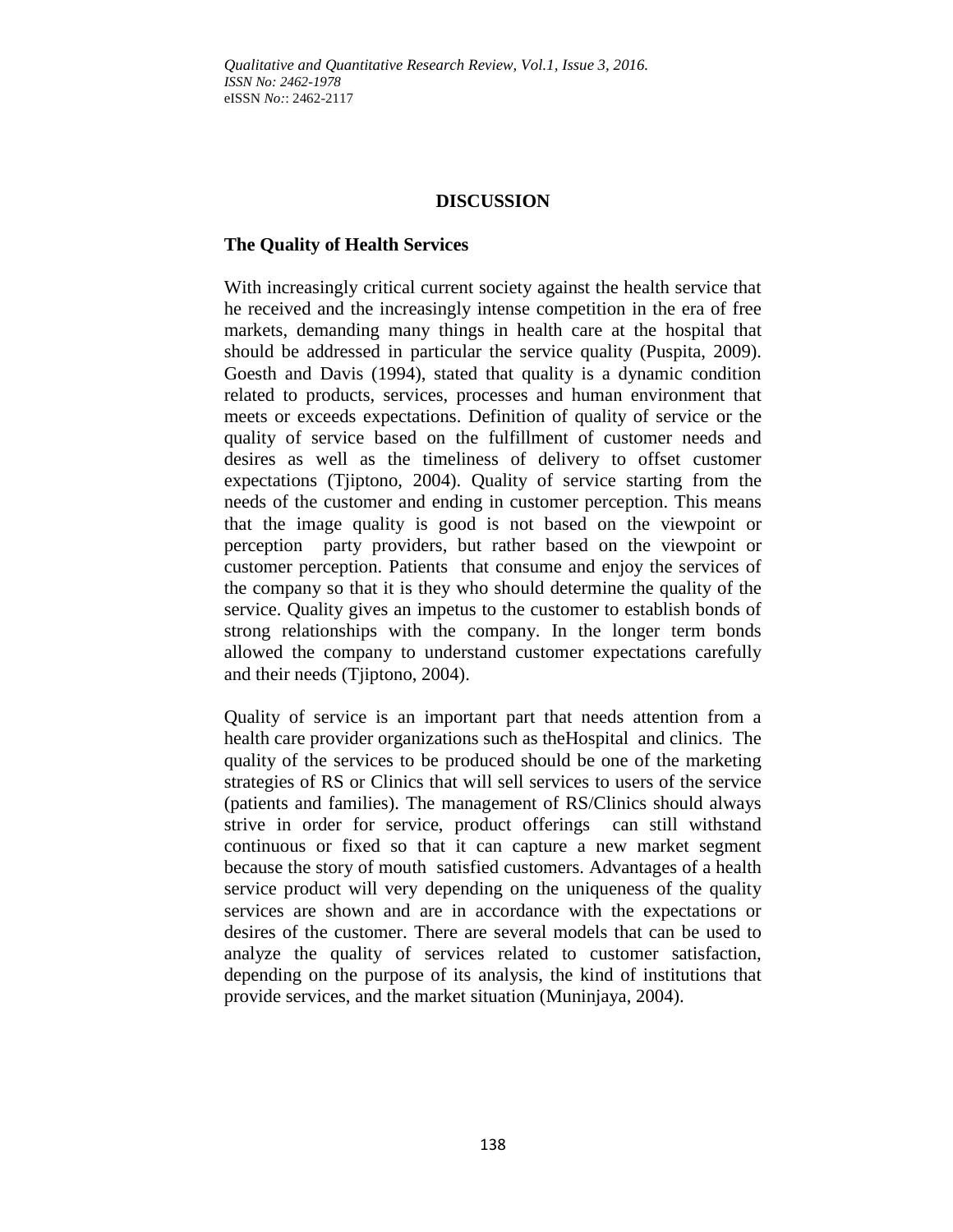# **Health service user satisfaction is influenced by several factors: (Muninjaya, 2004).**

- 1. Service users Understanding of the type of service that will be received. In this case, the communication aspects play an important role because the Ministry of health is the high personal contact.
- 2. Empathy (caring attitudes) shown by health workers. This attitude will touch the emotions of the patient. These factors will impact on the level of compliance of the patient (compliance).
- 3. Costs (cost). The high cost of service can be considered as a source of moral hazard for the patient and his family. The attitude less concerned (ignorance) of the patient and his family, "the crucial cured" caused them to receive only the type of medical care and technology offered by health workers. As a result the maintenance costs become prohibitive. Limited information which is owned by the patient and his family about treatment received can be a source of patient complaints. The health insurance system will be able to address the problem of health costs.
- 4. Physical appearance (tidiness) officers, the conditions of hygiene and comfort of the room (tangibility).
- 5. Security Assurance demonstrated by health workers (assurance). The accuracy of screening and schedule doctor visits are also included in this factor.
- 6. Skills and Reliability (reliability) health workers in providing care.
- 7. The speed of the officer giving a response to the complaints of the patient (responsiveness).

The quality of health services provided by patient has though been subjective, but there remains a basic objective which is based by past experience, education, service and time psychic situation influence the environment. Especially regarding the assessment of the performance of the health service givers there are two elements to note, namely medical technical and interpersonal relationships. This includes an explanation and the giving of information to patients about the disease and the patient decide the action that will be performed upon himself.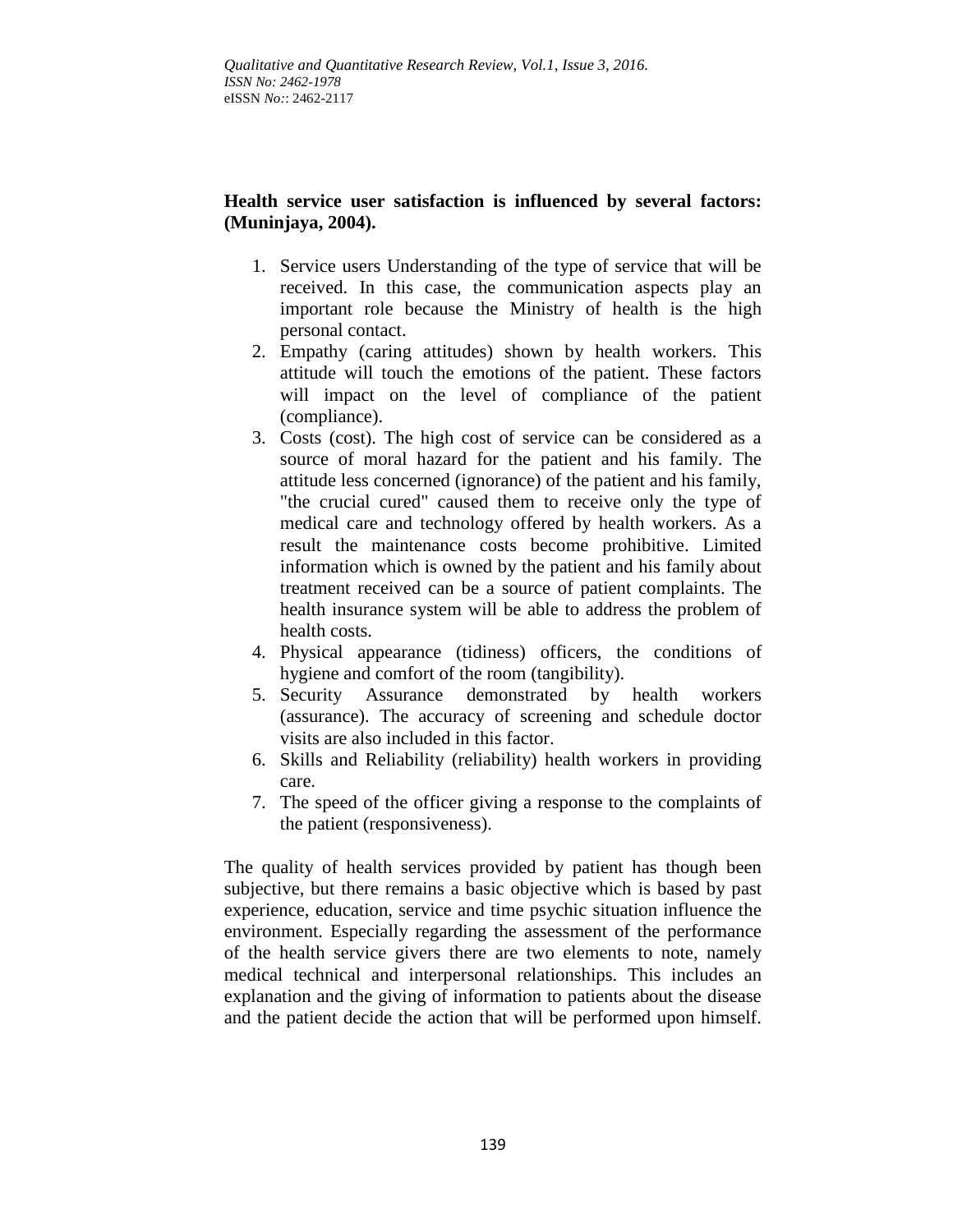Interpersonal relationship relates to the giving of information, empathy, honesty, sincerity and sensitivity by observing the patient's privacy (Trimurthy, 2008).

## **The image of the hospital**

According to Kotler (2003) the image is a set of beliefs, memory and the impressions that owned a person against an object. The attitude and actions of the people against an object greatly determined by the image of the object. Understanding the image itself is abstract or intangible, but his form can be felt from the results of the assessment, acceptance, awareness and understanding, good sort of a sign of respect and reverence, from the public or the surrounding community at large against the company as a business entity or against personnel (trusted, professional and reliable in the giving good service), the creation of a corporate image in the eyes of the audience or the public would be much beneficial (Puspita , 2009). The role of the image greatly affects the success of the activities of an institution such as a hospital. A positive corporate image, will help in the era of competition conditions at this time. According To Zeithaml (1996) a good corporate image is an asset for most companies, because imagery can have an impact to the perceptions of quality, value and customer satisfaction. The image is a role focused on the perception of the customers will be the quality of the service or the quality of service. The image is important for a company and other organizations. Therefore it is important to manage the image with an appropriate way (Puspita, 2009). One of the views of the owners of the hospital that the hospital owns must be able to continuously maintain and improve his image. Improvement of the image of the hospital can be done in various ways such as by improving the ability of service, progress or advancement of the sophistication of equipment and means of medical, maintaining the reliability of the information obtained with the speed and reliability as well as able to spur an increase in competitiveness between hospitals (Wulandari, 2008).

The main activity of the service of the hospital is conducting medical services, which include the medical process to produce outcomes. This will be assessed by the patient as the image of the hospital. Image or impression that attaches to a hospital be advantages for the hospital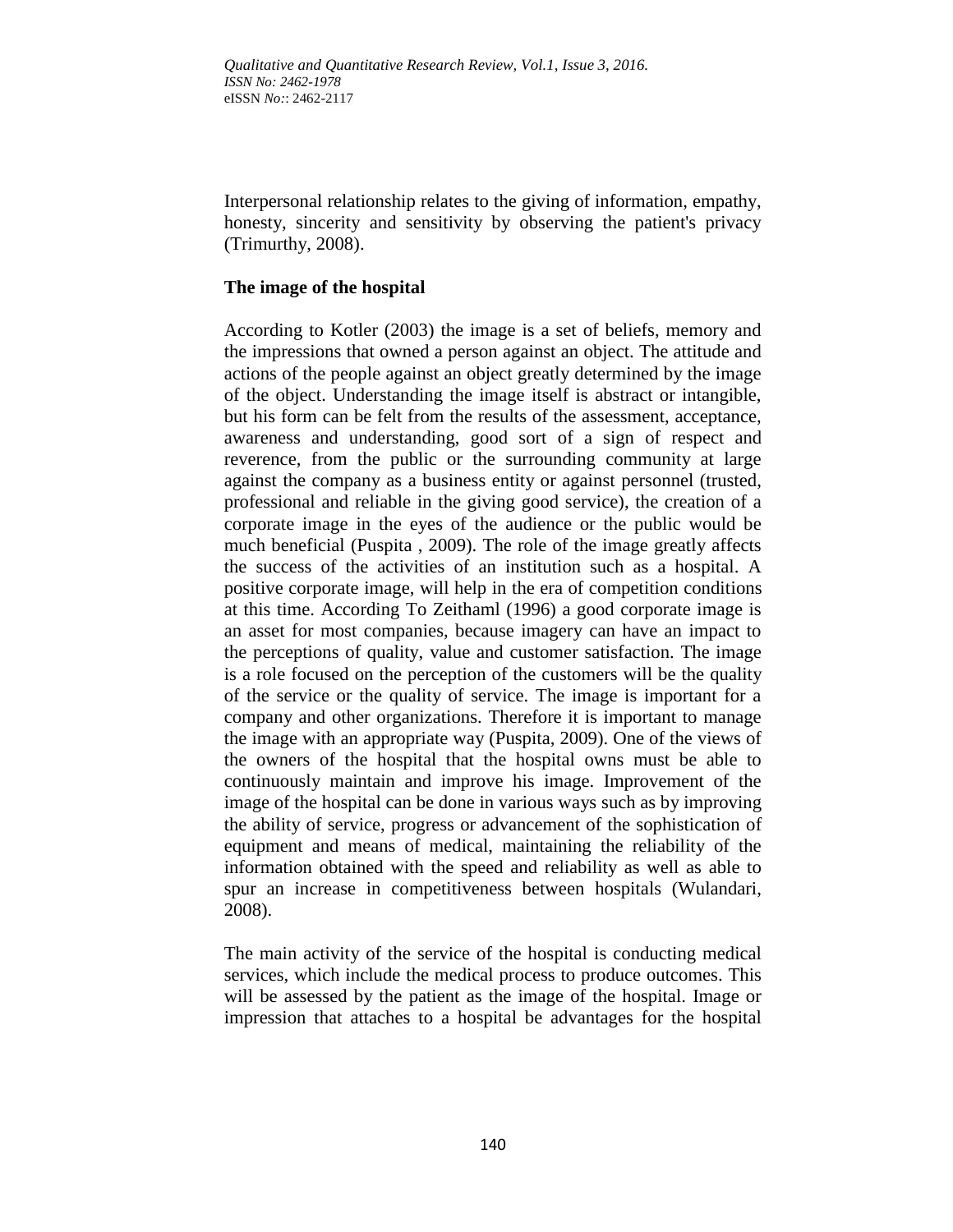itself because consumers will return to the hospital without any promotion of the Hospital (Wulandari, 2008).

### **The patient's perception of the quality of service**

### **Professionalism**

Professionalism in health care related to knowledge of technical expertise and experience in providing health services. Every profession demands professionalism in accordance with their fields, respectively. This can be the professional expertise, skills, and experience in their field. Someone is going to say professional in her field if she had understood and understand and properly execute his skills in that field. Service at the hospital was greatly influenced by the professionals in it. The hospital should have a human resources professional, both medical and non medical personnel in providing quality health services to patients (Puspita, 2009). However the abundance of natural resources, but if its human quality is low, then the natural resources are not meant for humans. In contrast, when natural resources are scarce or absent altogether, but if the quality of its human resources is high, then the development of the nation would work. As in the country of Japan, South Korea, and Singapore in its natural resources the country is minimal, but the high quality of its human resources, it appeared they were more developed than countries with abundant natural resources such as the Middle East. The quality of human resources covers two aspects, namely: physical and nonphysical aspects (ability) (Mubarak and Chayatin, 2009). Professionalism is one of the criteria for assessment of the quality of services that have an effect on the image, where customers considered that the knowledge and skills of its employees on a much-needed service providers to solve problems of customers in a professional manner (Puspita, 2009). The development of science and technology on the other hand can improve health services due to more sophisticated medical equipment and adequate, but on the other hand the progress of science and technology has also had an impact on some of the things of which are as follows: (Mubarak and Chayatin, 2009).

1. Required professional health workers due to knowledge and more modern equipment.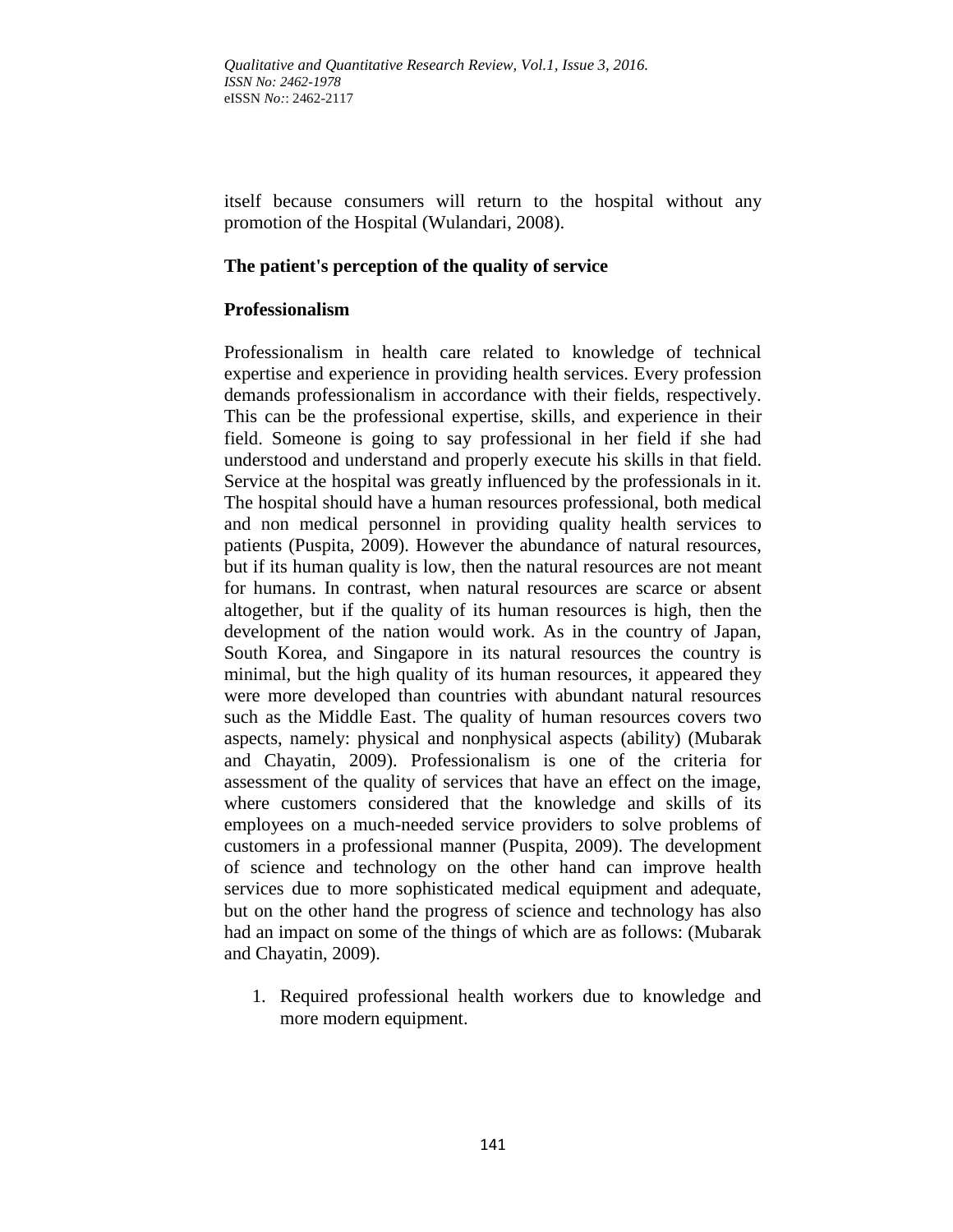- 2. Hight health costs.
- 3. The rising cost of health care.

# **Guarantee**

- a. Assurance (Assurance), is the knowledge and friendliness of the staff of a hospital who can rise to the confidence of patients against hospitals, includes the following: (Nurcaya, 2007).
- b. The reliability of hospital staff in providing service is patient assessment against the ability of hospital staff in providing service.
- c. The sense of security provided at the time the service gets from the hospital staff was patient assessment against security granted hospital staff in providing the service.
- d. Hospitality and courtesy is hospital staff in providing service is an assessment of the patient against the patience and friendliness of hospital staff in providing the service.
- e. Support from the institution to hospital staff in the discharge of his duty are assessment of the patient against hospital support is provided towards the implementation of the tasks of the staff of the hospital.

Assurance, includes capabilities for: employee knowledge against the products/services appropriately, quality keramah tamahan, attention and courtesy in providing services, skill in providing the information, the ability to provide security in utilizing the services offered, and the ability to instill customer trust against the company. The dimensions of these guarantees are a combination of several other dimensions like: (Trimurthy, 2008).

- a. Competence (Competence), that skills and knowledge possessed by the employee to perform services.
- b. Politeness (courtesy), which includes the hospitality, care and attitude of the employees.
- c. the credibility (Credibility), covering matters related to belief in the company, such as reputation, achievements and so on.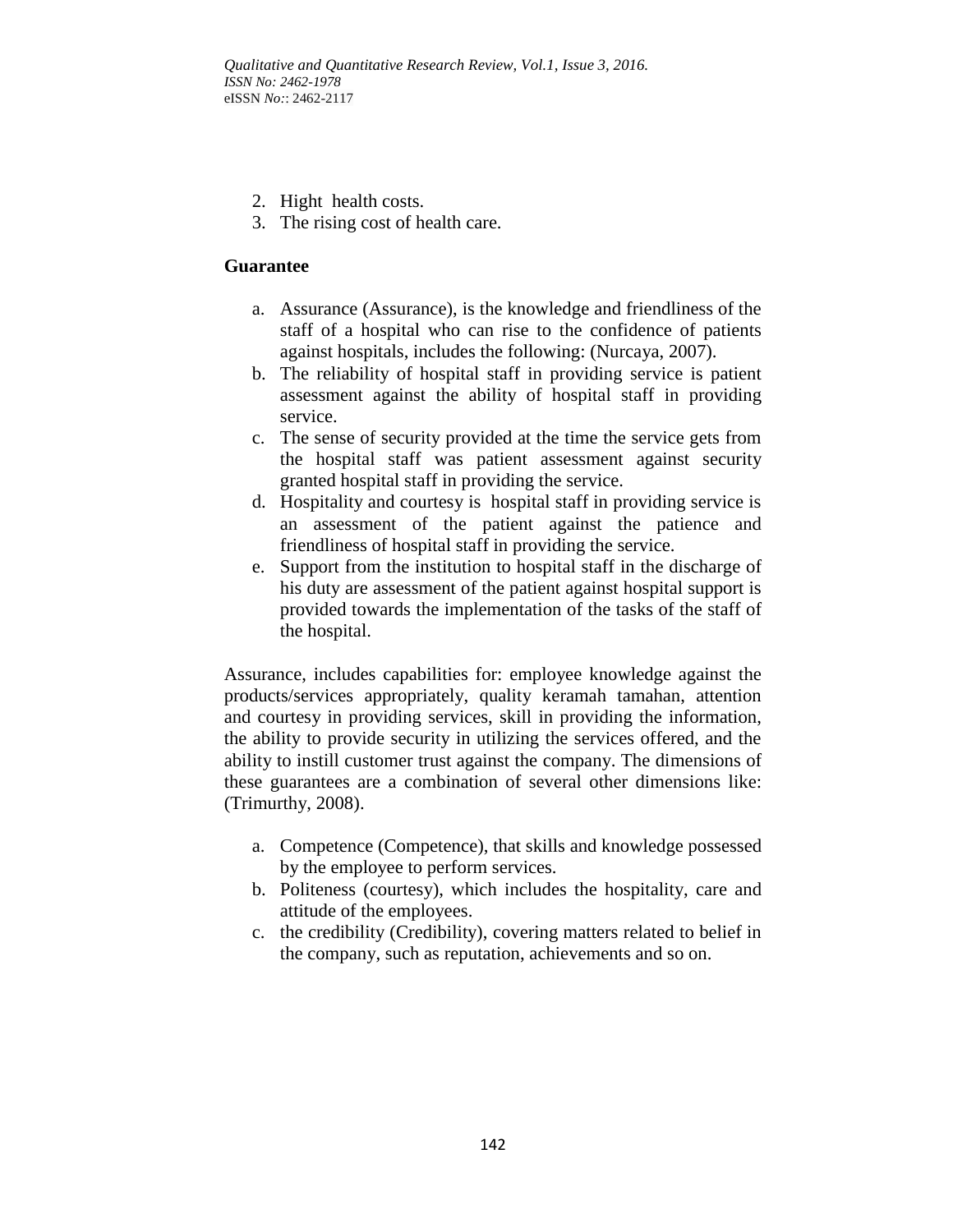# **Empathy**

Emphaty (Empathy), which are individually given attention to customers like the convenience of contacting the company, the employee's ability to communicate with customers and the company's efforts to understand the wants and needs of its customers. Dimensions it is the amalgamation of emphaty dimensions: (Trimurthy, 2008).

- a. Access; include the ease to take advantage of services offered.
- b. Communication is the capability of communication to convey information to customers or gaining input from the customer.
- c. Understanding (Understanding the Customer), covering the company's efforts to know and understand the needs and desires of the customer.

The dimensions of this empathy is an amalgamation of the dimensions of access, include the ease to take advantage of the services offered, communication (is the capability of communication to convey information to customers or gaining input from customers and understanding to customers (Understanding the Customer), covering the company's efforts to know and understand the needs and wants of customers (Trimurthy, 2008).

# **Responsiveness**

Responsiveness (Responsiveness), i.e. the response or promptness of employees in helping customers and provide fast service and responsiveness, including the promptness of employees in serving customers, the employees in dealing with the speed of the transaction and handling customer complaints/patient (Trimurthy, 2008). Responsiveness (Responsiveness), is the ability of an employee to respond and do something desirable and required patients include the following things (Nurcaya, 2007).

- The certainty of hospitals in providing timely information service is patient assessment against the ability of hospitals to provide time information services.
- The ability of the hospital staff in providing the right services and quicker for patients who require assessment service is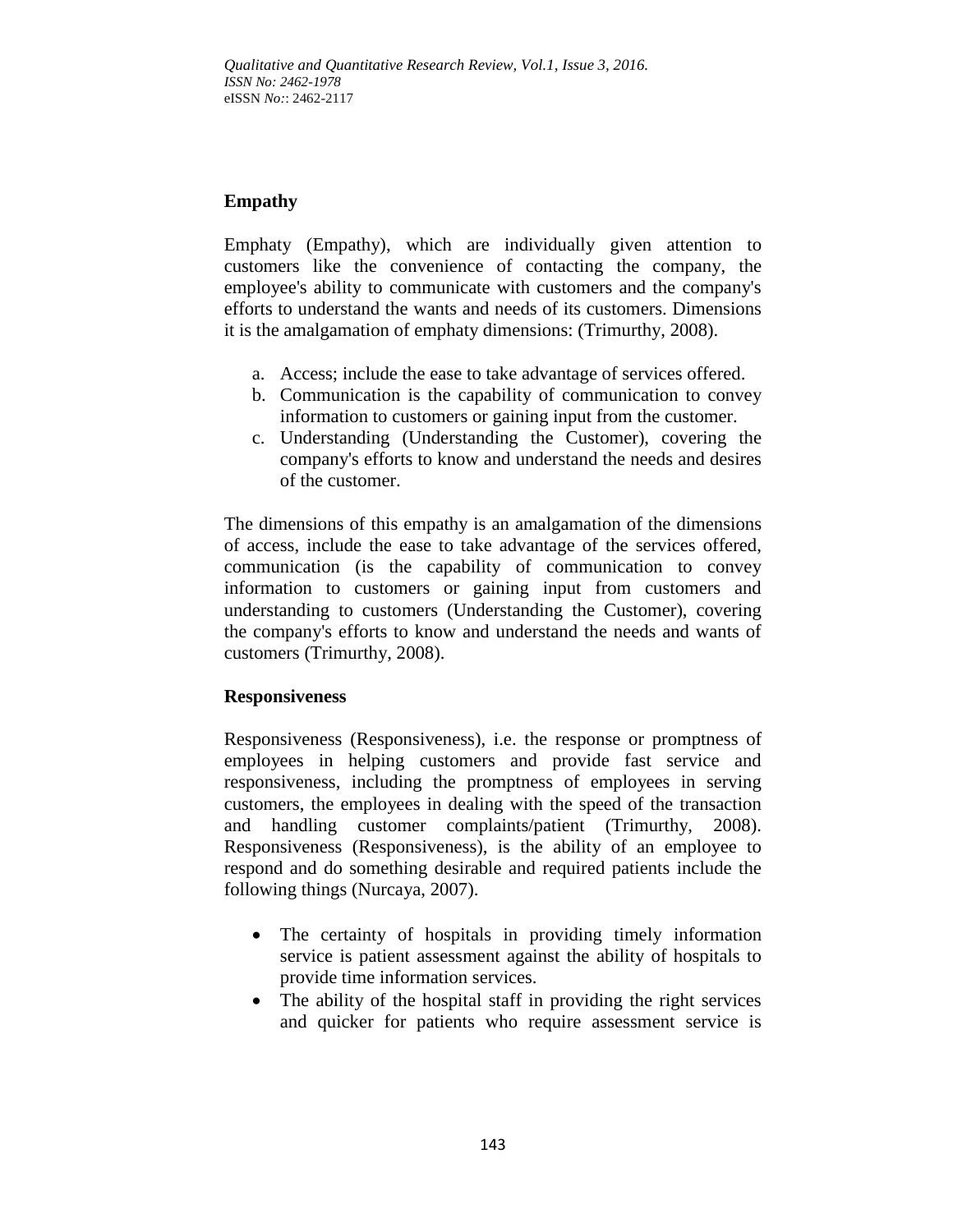patient toward the ability of hospital staff in providing the right services and fast.

- The readiness of hospital staff to help patients who need his help was patient assessment against the readiness of hospital staff in providing service that is needed by the patient.
- The willingness of hospital staff in responding to consumer demand is the assessment of the patient against the willingness of hospital staff in responding to a request from the patient.

One of the dimensions of the quality of service is to provide services with the exact time, according the time required, as stated in the service standards. In providing services, officers should use their best time that is not too long and not too fast. Examination or service too long tends to result in patients or customers served bored/saturating and consider that unprofessional officers (impressed slowly) and will result in a long queue at the counter of a registration or payment counters. While the officers who provides service too soon will give the impression not thorough random, hasty and unprofessional (Trimurthy, 2008).

# **Reliability**

Reliability (Reliability), is the ability to carry out the hospital staff appointments with reliable and accurate include the following (Nurcaya, 2007).

- the suitability of the services at the hospital with the Ministry promised/informed patient assessment is against the suitability of services provided by the informed.
- hospital Care in dealing with patients is the assessment of the patient against hospital attention towards the patient.
- the reliability of the services provided is a hospital patient's assessment against the ability of hospitals in providing health services.
- same service of the hospital by the time that the patient is informed of the assessment against the timeliness in providing Ministry.
- the ability of hospitals to do administration/record-keeping is the assessment of the patient against the accuracy of hospital staff in thereceived a patient toward overall health services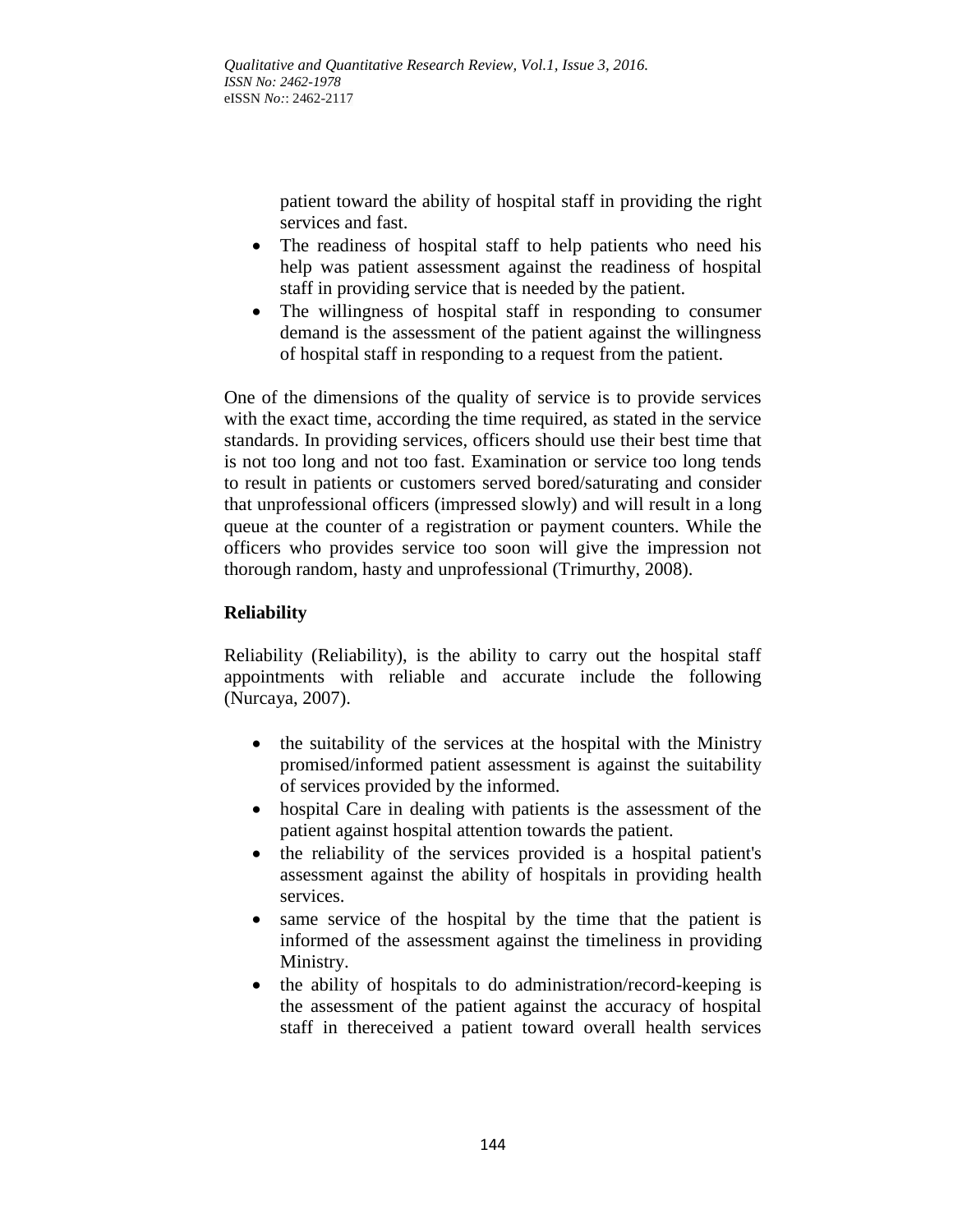begins here, meaning that patients can judge the image of hospital admission process underway of how and where the assessment of the quality of the health service is started. In General most of the respondents consider the admission of patients were less good, because they still have to stand in line and wait long at the time of the registration process. Of course the situation that should be queued and waiting for long at the time of this registration process will affect the perception and their desire for continuing service. If this is not a good process continues on the next service, then certain hospitals will lose customers or patients (Puspita, 2009).

## **Serviscape**

Serviscape is the physical and environmental aspects on a service provider that will support the process in providing service to the customer. Assessment of the customers or patients will the quality of service in service industries such as hospitals largely determined by the interaction of the human resources service and also interaction with a variety of physical facilities, equipment, gear and technology, the environment, space, layout as well as the existing working procedures (Puspita, 2009). An organization of health services such as hospitals has to have room service and comfortable environment, clean and orderly to give satisfaction in patients in helping the process of healing. Provide a sense of comfort to customers is something that is important in creating a force that could affect the assessment of the customers. The customer or the patient is very want an atmosphere that support in the restoration of the conditions of his illness. If a hospital can provide an atmosphere and conditions convenient amenities, clean, orderly and surely this would make hospitals have appeal in creating a good image (Puspita, 2009). In principle the definition of quality of service focus as an attempt to fulfill the needs and desires of consumers or customers to offset customer expectations. There are 3 types of customer expectations:

1. will the expectation, the level of performance expected of the consumer will be received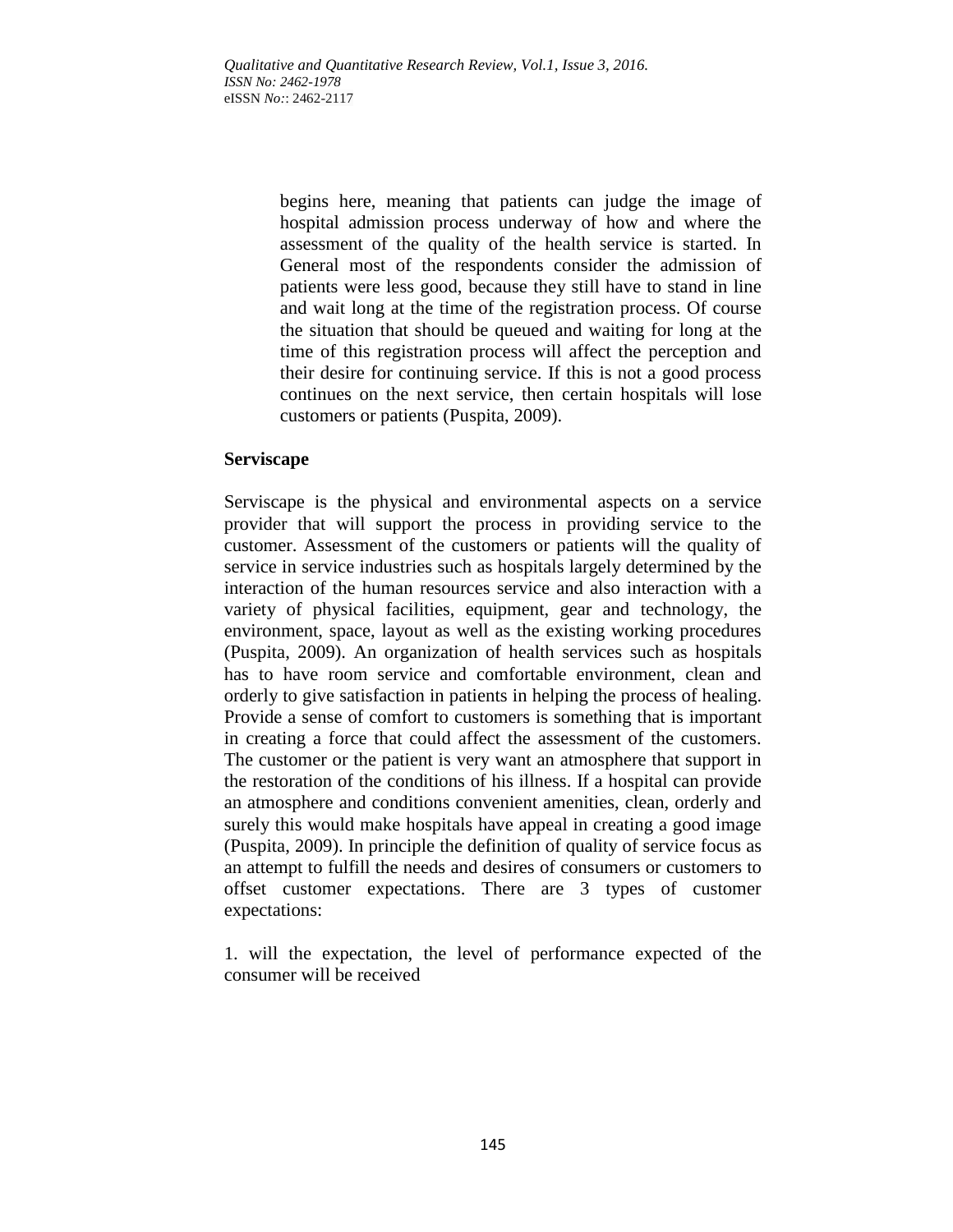2. should the performance levels of expectation, should have received a much bigger than expected will be accepted.

3. the ideal expectation, the best level of performance can be expected acceptable to the consumer. Phillip Kotler (1983) opined in the principles of marketing that the evaluation of product consumption by consumers include:

- Satisfaction or satisfaction occurs when the consumer expectations are met, satisfaction will strengthen your purchasing decision or utilization, strengthen positive attitudes towards brands and most likely the same brand would be bought or taken advantage of again.
- The dissatisfaction or discontent discontent will reduce even eliminate The possibility of purchasing or utilization of the same brand again.
- Dissonance, or doubt occur if admission information or contradictory about the brand is selected, this will cause doubt in consumers and consumers feel insecure against chosen or product decisions, as well as health services.

These things are very likely to occur at the consumer health services. Moreover, as said by Morrison that in the service of the individual, is usually not materialized, helplessly hold, cannot be separated and change according to the individual serving is more converse. Based on the results of the interviews to the nurse look that most nurses never asked about patient satisfaction, satisfaction and what size according to the patient, they assume that it is not part of their job, that question appeared only occasionally asked about it but did not become a routine that must be worked on. Satisfaction for patients is if nurses many smiles, friendly, skilled and quick in handling, so that patients are comfortable. In this study, a patient dare not commented much on the dissatisfaction that had befallen him, even if at the next meeting, but request researchers not to write down, in this case:

- Patients felt could not reveal their honesty will be his discontent that had befallen him.
- Patients are afraid of unsupported by medical team when conveying negative things about his discontent.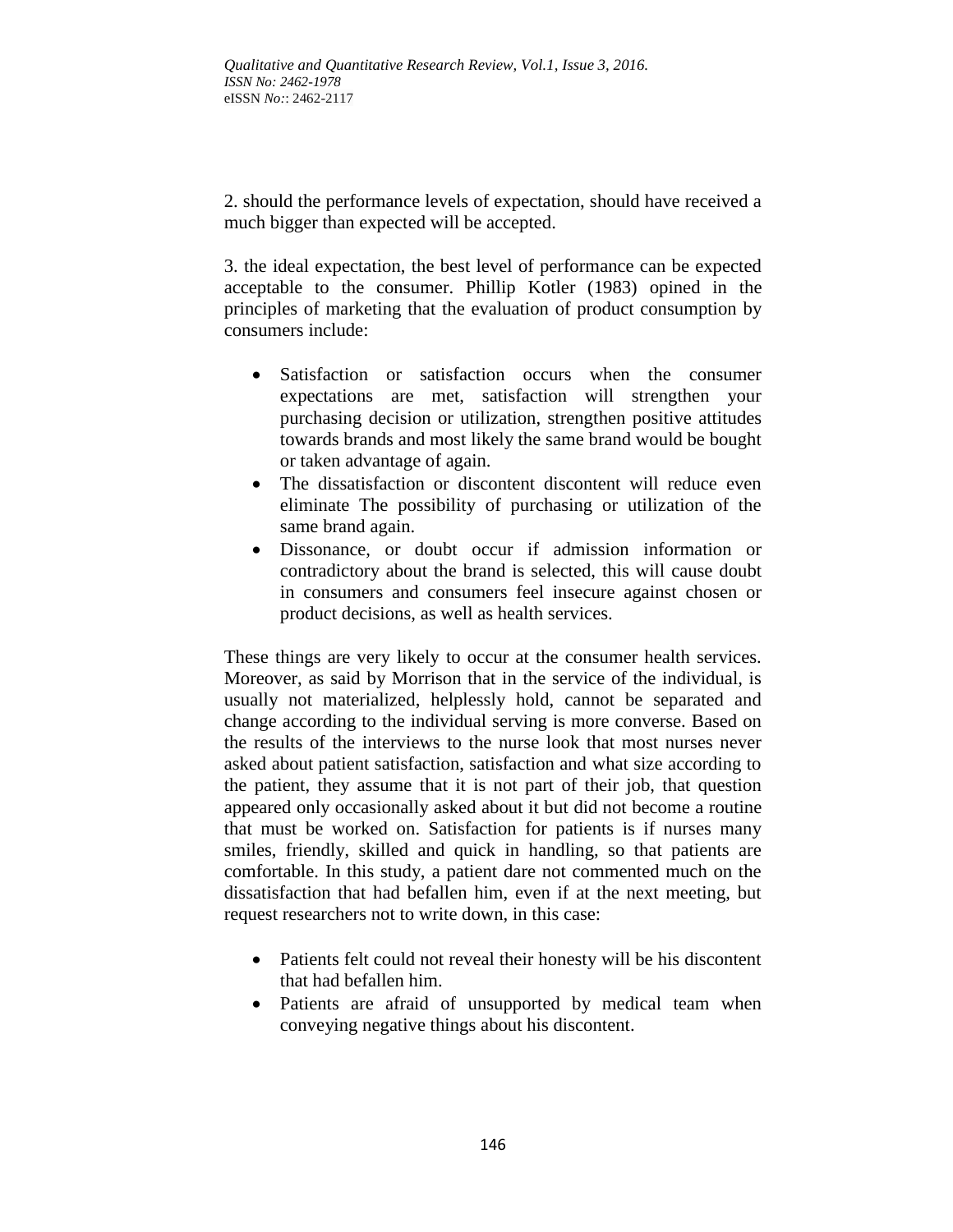• Patients could not reveal the reason top satisfaction and his discontent. Aspects of advanced nurse from the results of the interview, in fact ,is the basisexcellent service as a goal to go to the excellent service that could be made possible as guidelines that will be developed so that required by nurses. Parasurama mentioned the 10 factors of quality of service which are summarized into five principal factors in excellence of service, namely:

# **Physical evidence (tangibles), direct evidence of the physical facilities which include,**

Supplies and materials used in the hospital and the appearance of existing employees. E.g. Reliability pertaining to the reliability the ability of hospitals to provide immediate and accurate service since it first without making any mistakes and satisfying. Responsiveness (responsiveness), in connection with the willingness and ability of its employees to help the patient and when patients are ill and should be hospitalized, will cause the feeling burdened is limited by the condition that is sick, so cannot move freely and freely. As a patient, they consider the disease comes as a factor restricting their activities. That is because the schedule his life more structured by routine jobs, targetoriented, who spend more time just to work to pursue the adult life, regardless of his physical condition. When they became patients, usually will not taste lingered in the hospital, will feel compelled and tormented by having to leave the living routine. If it happens, will be a lot more who want be outpatient rather than inpatient care in order to accomplish other things related to the activity and daily routine suffered.

# **CONCLUSION**

The basic nature of the hospital is the fulfillment of the needs and the demands of patients who expect the resolution of health problems in the hospital. Patients perceive that only hospital capable of providing medical services in an effort to cure and recovery over the pain he suffered. Patients expect the services ready, fast, responsive and comfortable against the complaints of the patient's disease. In meeting the needs of these patients, the main being the excellent service in the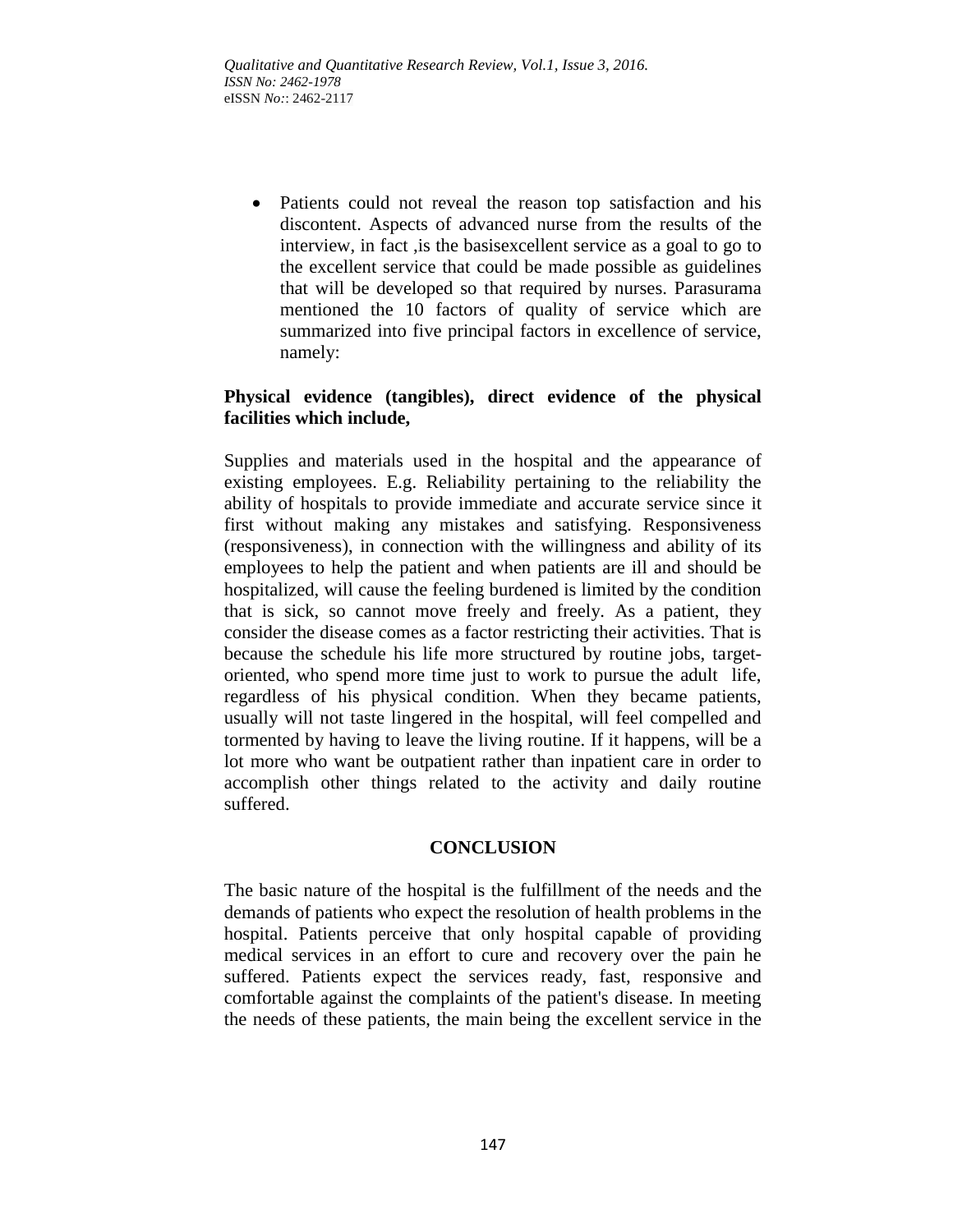service at the hospital. Excellent service at the hospital will be achieved if each entire HR hospital has special skills, such as understanding the product in depth, look attractive, well-mannered and friendly, responsive (sensitive) with patients, mastering a job, communicate effectively and be able to respond to patient complaints professionally. Two excellent service strategy that every hospital should approach the quality of satisfied patient - oriented plenary, so that the hospital still exists, in the middle of the health care industry growth in the as powerful service organisation.

#### **REFERENCES**

- Aceh Health Office, (2009). *Health Profile 2008 NAD 2007 data*, Banda Aceh.
- Evans, G.W. (2004). The Environment of Childhood Poverty, *American Psychologist, 59*(2), 77-92.
- Fandy, T. (2004). *Management Services*. Yogyakarta.
- Ika, P. (2009). *Relations Patient Perceptions of Quality of Service with the image of the General Hospital of Aceh Tamiang*, FKM USU, Medan.
- Iqbal, M.W. & Nurul, C. (2009). *Public Health: Theory and Applications*, Salemba Medika, Jakarta ,.
- Irawati (2007). Renewal *Administration and Bureaucracy (An Era of Change)*, Adani Journal 1 (5).
- Law of the Republic of Indonesia Number 44 Year (2009). *About the Hospital, the President of the Republic of Indonesia*, Jakarta, October 28.
- Mariana, D. (2010). Autonomous Regions and Innovation *Policy, governance*, *1* (1), 2010.
- Marlon (2009). *Prospects and Challenges in the Implementation of Administrative Sciences, Autonomous Region in Indonesia*, North Sumatra University.
- Muninjaya, A.A. (2004). *Gde, Health Management* 2nd Edition, Books Medicine EGC, Jakarta.

#### Notoatmodjo, S, (2003). *Public Health Sciences*, Rineka Cipta, Jakarta.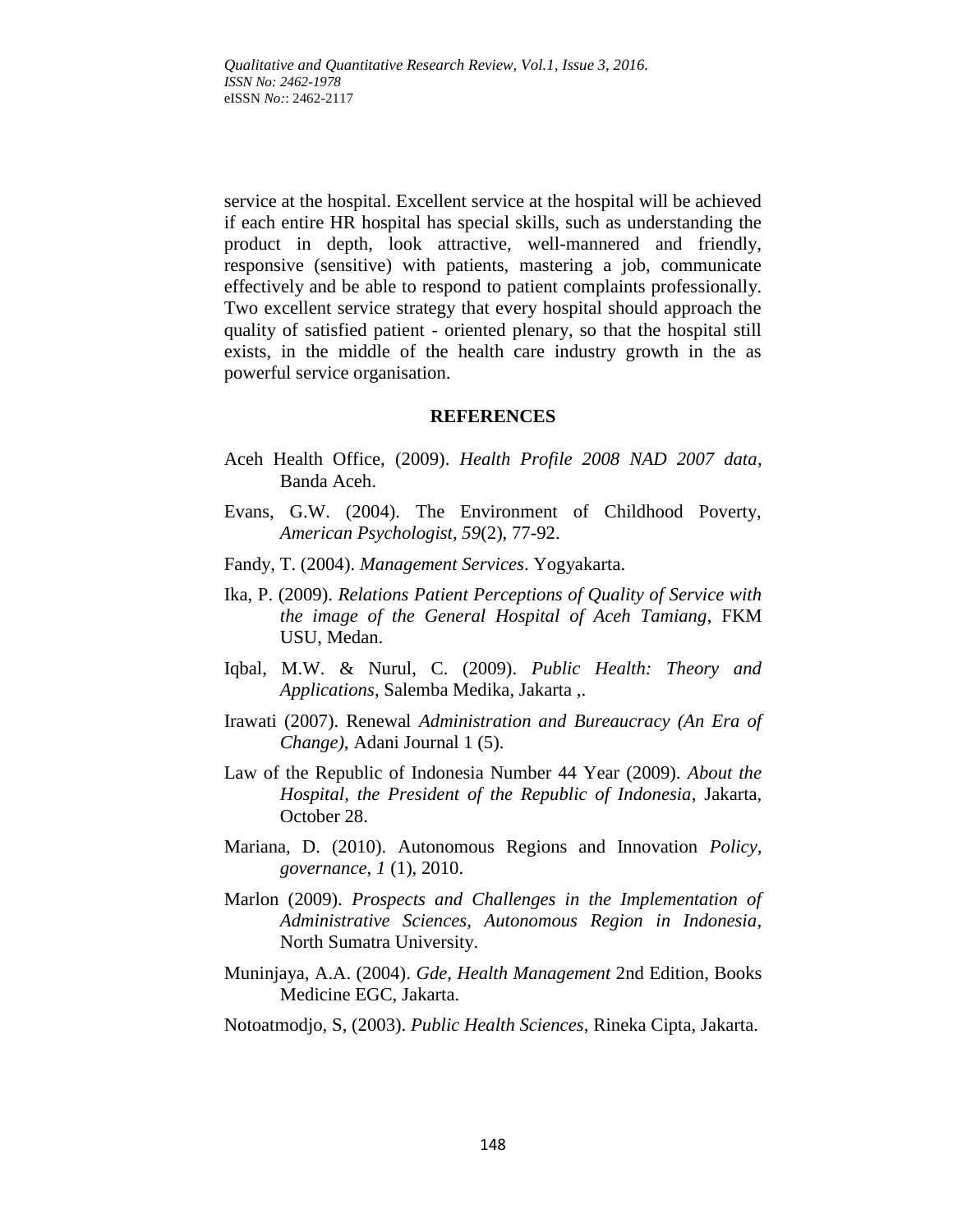- Nugroho, T. (2000). Reform And Reorientation Regional Autonomy Policy in Perspective Central-Local Government Relations, *Journal of Public Administration*, *1*(1), 11-18.
- Nurcaya, & Nyoman, (2007). *Quality Analysis of Hospital Services in the province of Bali*, Faculty Economics, University Udayana.
- Purbayu., & Retno (2005). Analysis of Local Revenue (PAD) and Factors Affecting and Implementation Efforts towards Autonomy in the area of *Kediri*, *Journal University Gadjah Mada, 2*(1), 9-18.
- Putera, R.E.R.T., & Valentina (2010). Financing Education in the Era of Regional Autonomy: A Case Study in Solok, *Democracy* 1 (1).
- Ravallion, M. (1995). Growth and poverty: Evidence for developing countries in the 1980s, *Economics Letters 48*, 411-417.
- Ravallion, M. (1997). Can high-inequality developing countries escape absolute poverty ?, *Economics Letters*, 56, 51-57.
- Sulastomo (2007). *Health Management*, PT Gramedia Pustaka Utama, Jakarta.
- Taylor J.E., & Reardon, T. (1996). Agroclimatic Shock, Income Inequality, and Poverty: Evidence from Burkina Faso. *World Development, 24* (5).
- The Department of Health (2004). *National Health System*, Ministry of Health of the Republic of Indonesia, Jakarta.
- Thomas, L. (2002). Student retention in higher education: role of institutional habitat, *Journal Education policy*, *17*(4), 423-442.
- Trimurthy (2008). IGA, *Relationship Analysis of Patient Perceptions of Quality of Service with Utilization Birthday Interests Health Center Outpatient Services Pandanaran Semarang*, Thesis, Graduate Program Diponegoro University, Semarang 2008.
- Wulandari, SR, (2008). The *relationship between the perception of the image Hospital Anxiety Level Inpatient Hospital PKU Muhammadiyah Surakarta*, Thesis, Faculty of Medicine, University of Muhammadiyah Surakarta.